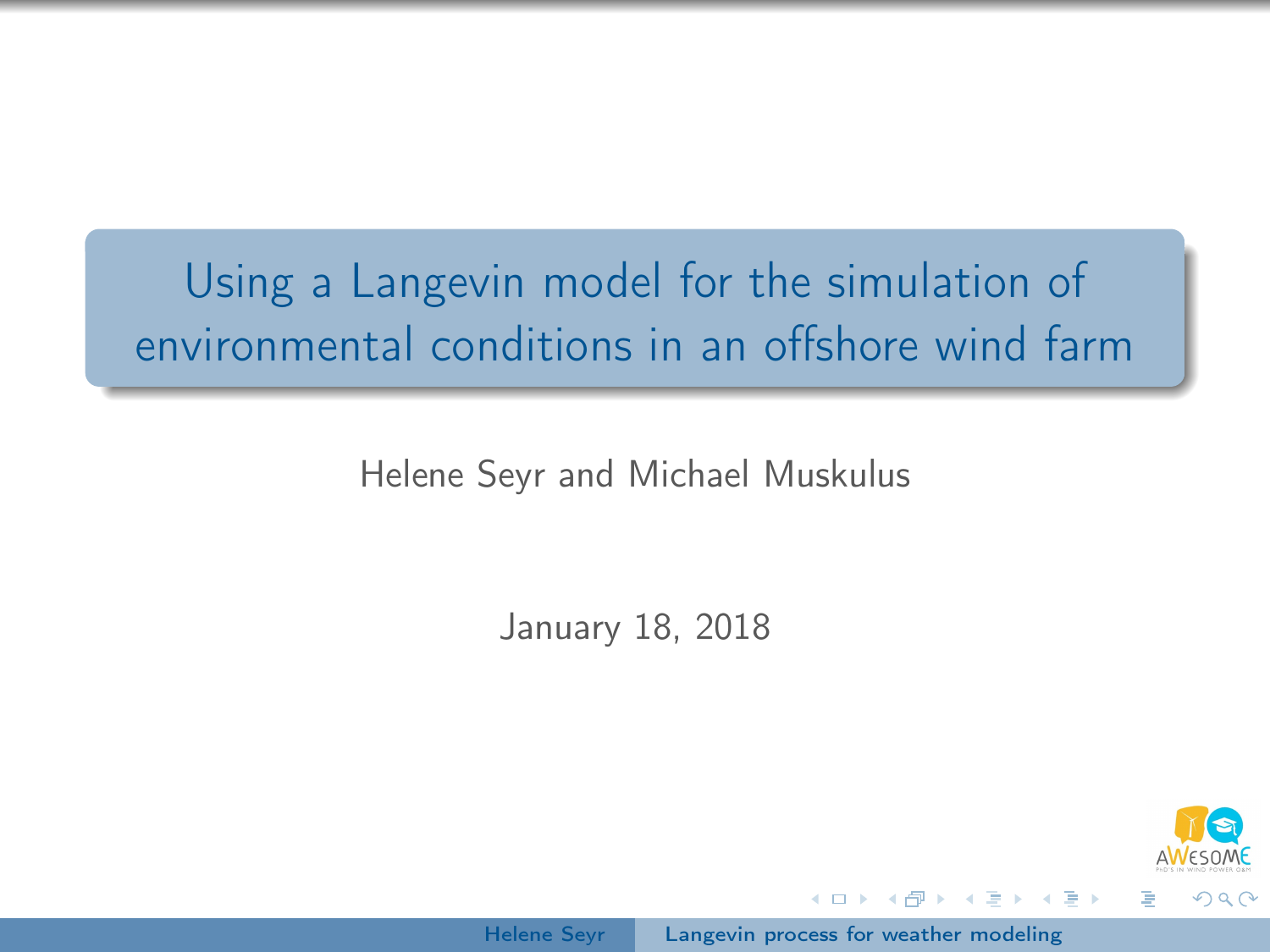**·** Introduction

- Methodology
- **o** Data
- **•** Results

#### **•** Conclusions



Ε

イロメ イ部メ イミメ イモメ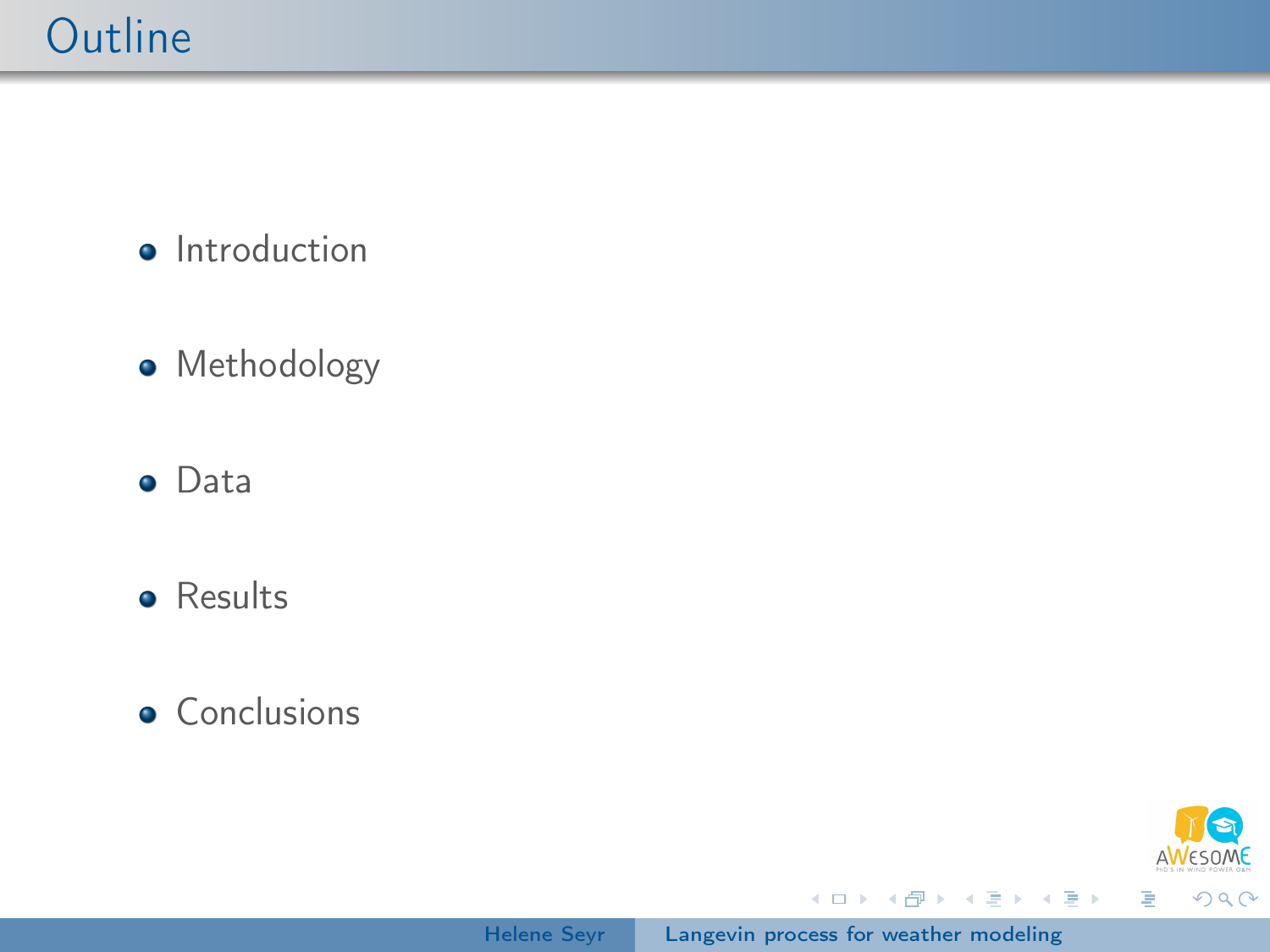- O&M (cost) optimization is focus of research
- Many simulation models/optimizations rely on artificially generated weather time series to test different strategies
- Novel approach to model significant wave height and wind speed
- Langevin process:
	- **•** Equations fitted to the data
	- Used to generate artificial weather



 $\overline{AB}$   $\rightarrow$   $\overline{AB}$   $\rightarrow$   $\overline{AB}$   $\rightarrow$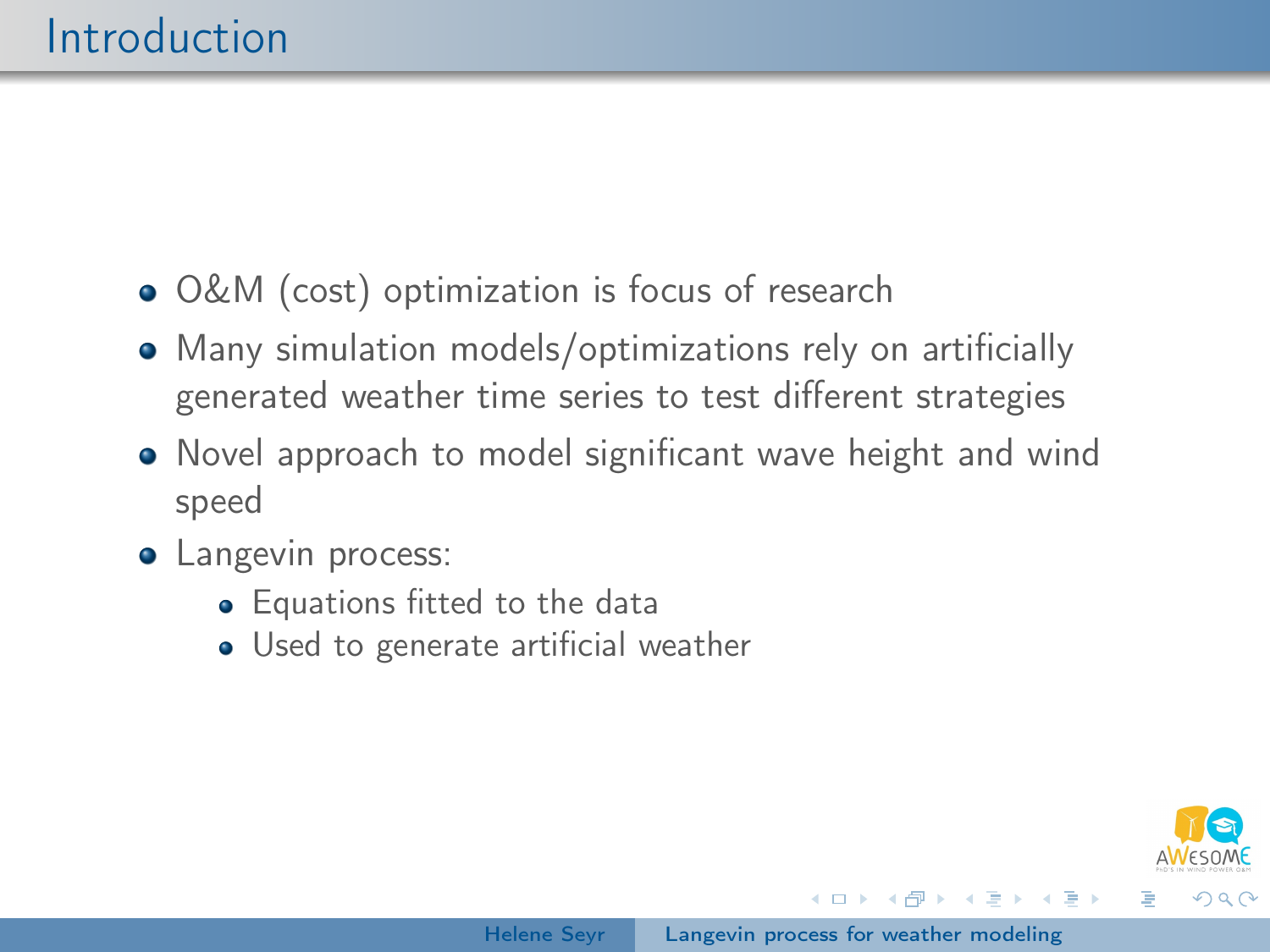# Langevin process

Deterministic contribution

$$
F=D^{(1)}
$$

Stochastic contribution

$$
G=\sqrt{D^{(2)}}\Gamma_t
$$



Helene Seyr | [Langevin process for weather modeling](#page-0-0)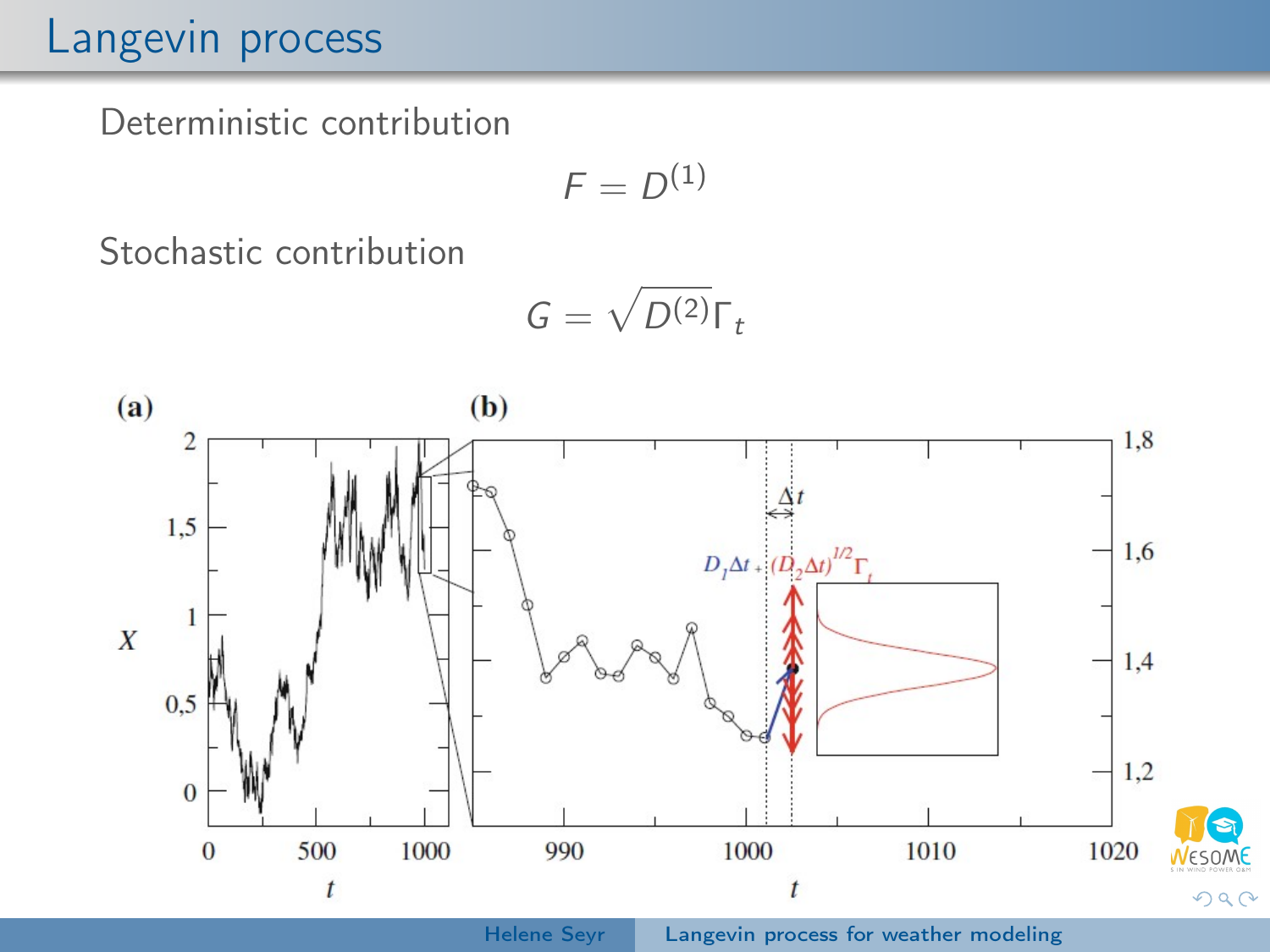## Data

#### ECMWF:

- **•** Re-analysis
- **•** 6h resolution
- **•** Dogger Bank wind farm
- 37 years

#### Fino 1:

- Measurement from met-mast and buoy
- 10min/30min means
- Alpha Ventus wind farm
- 6 years

イロメ イ母メ イヨメ イヨメ

 $QQ$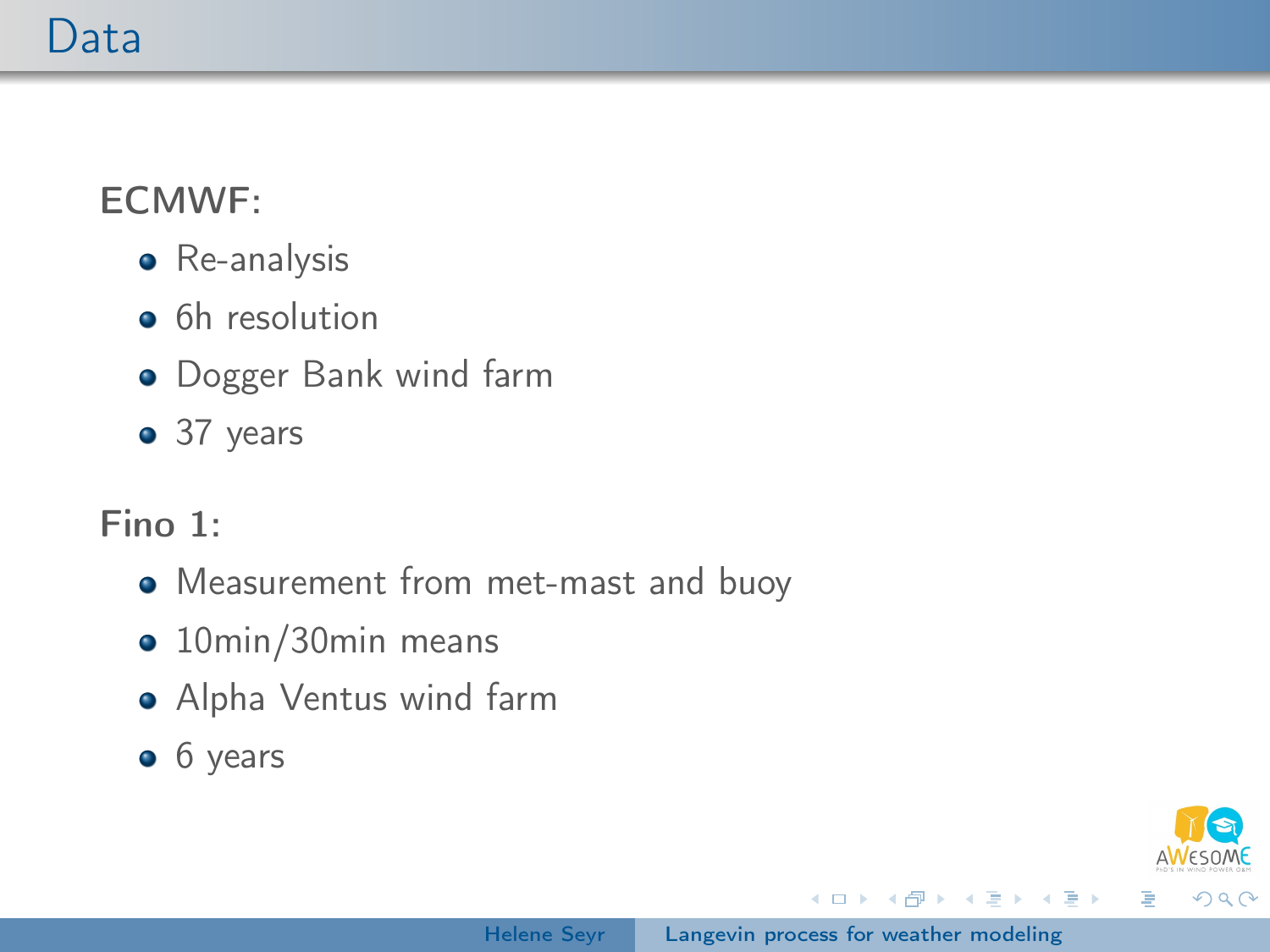# Results I



Helene Seyr | [Langevin process for weather modeling](#page-0-0)

G **ESOME** 

つくへ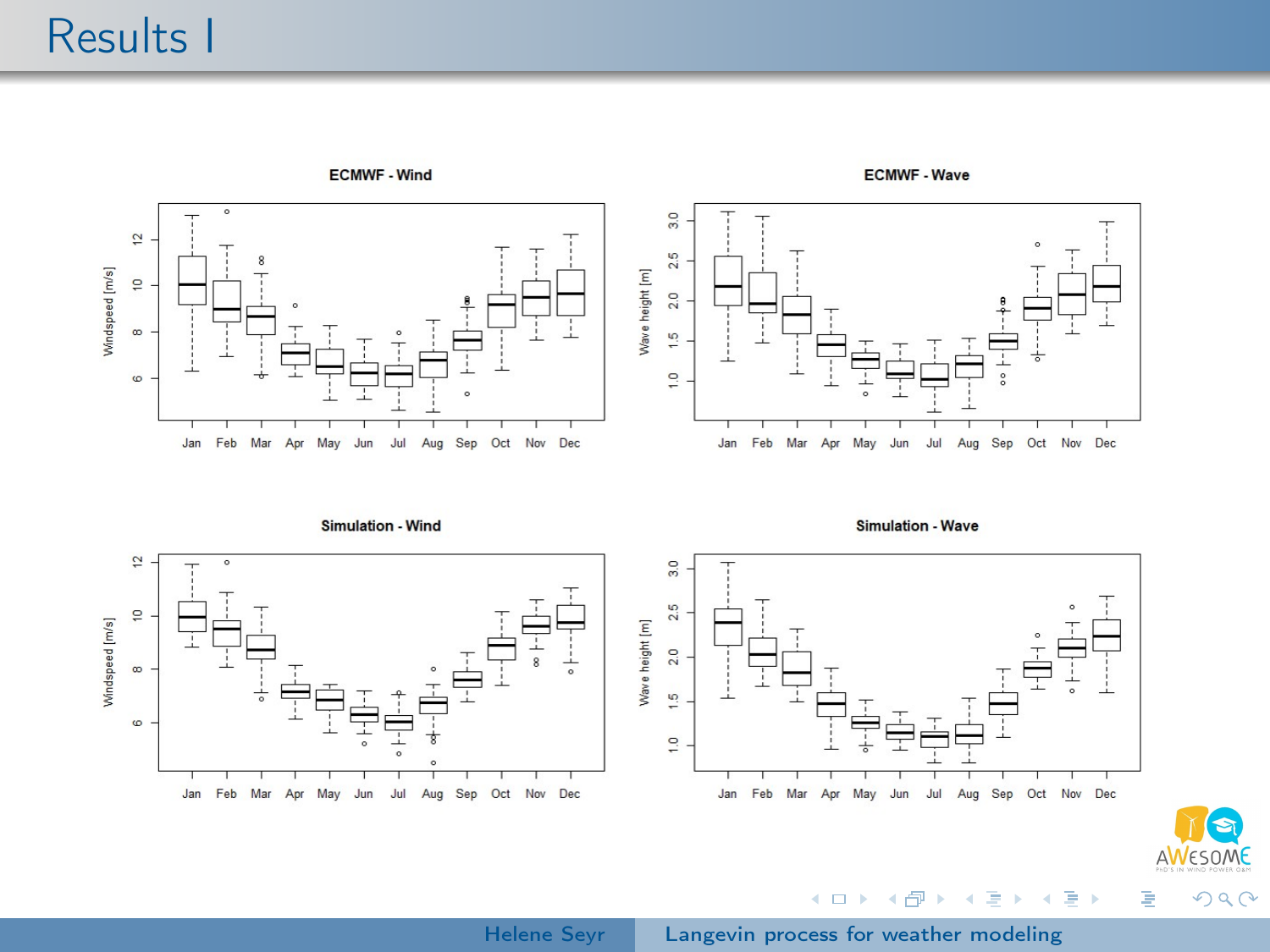



 $290$ 

Ε

メロメ メタメ メミメ メミメ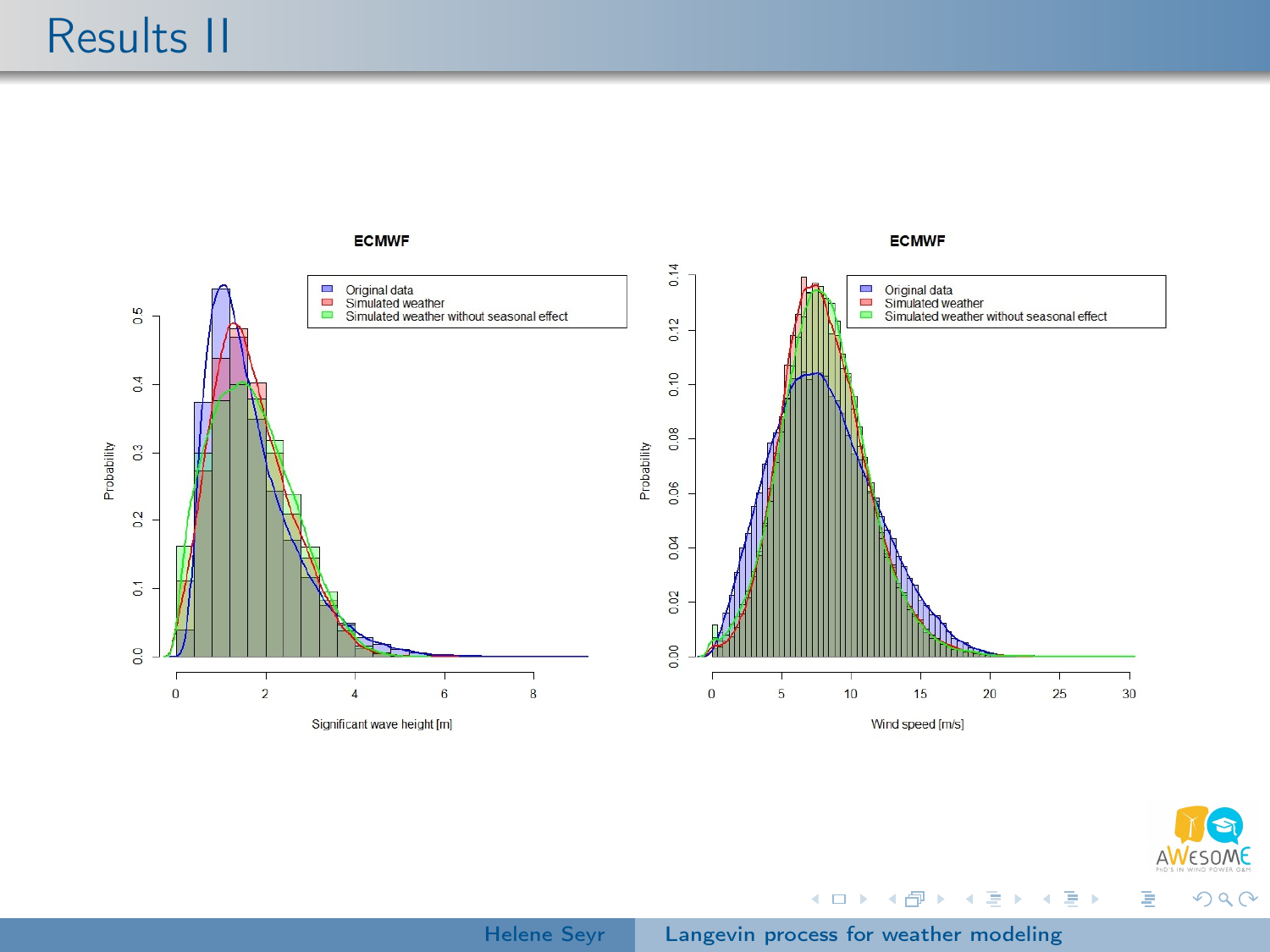



 $290$ 

Ε

メロメ メタメ メミメ メミメ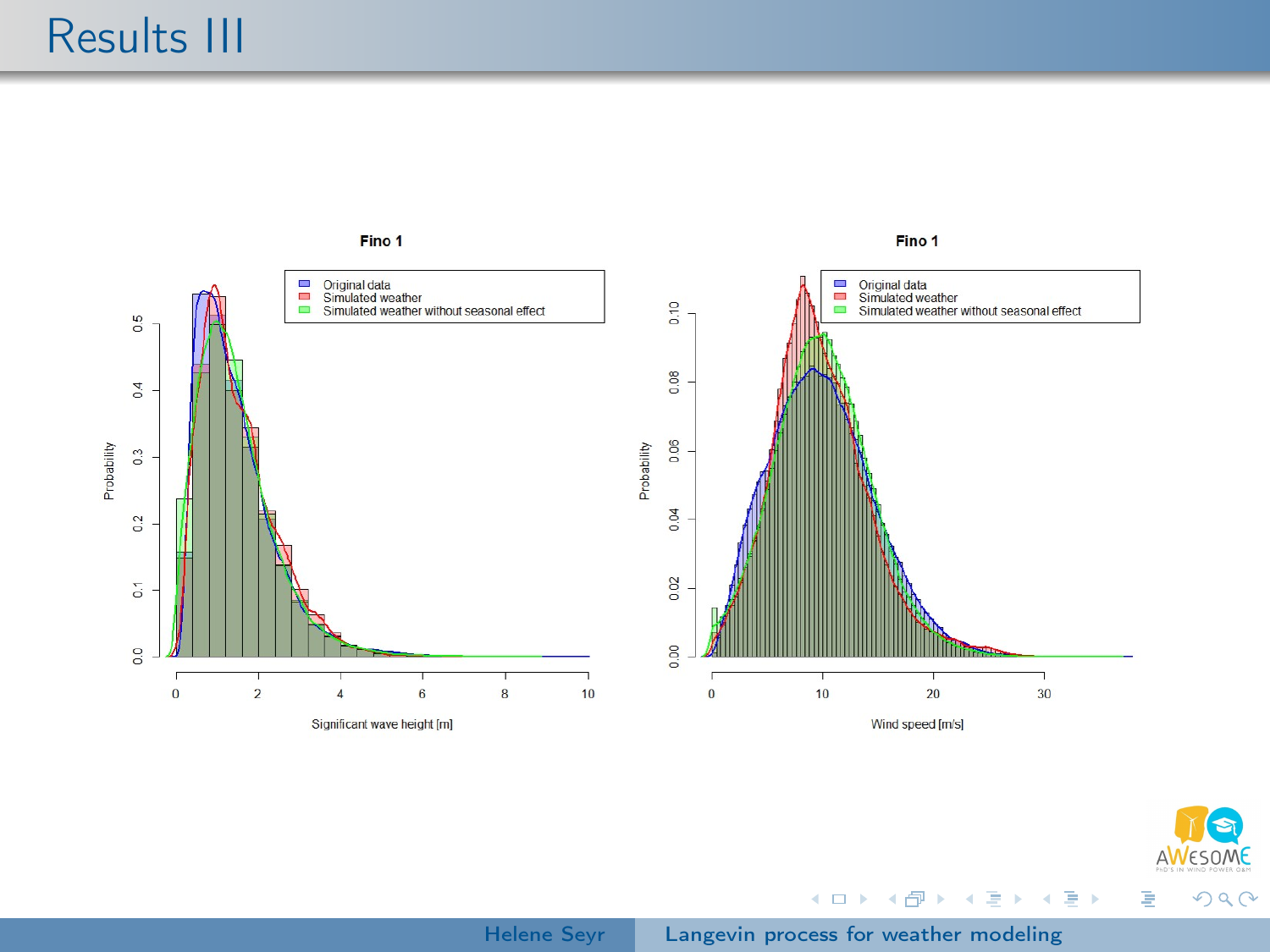



э

 $290$ 

メロメ メタメ メミメ メミメ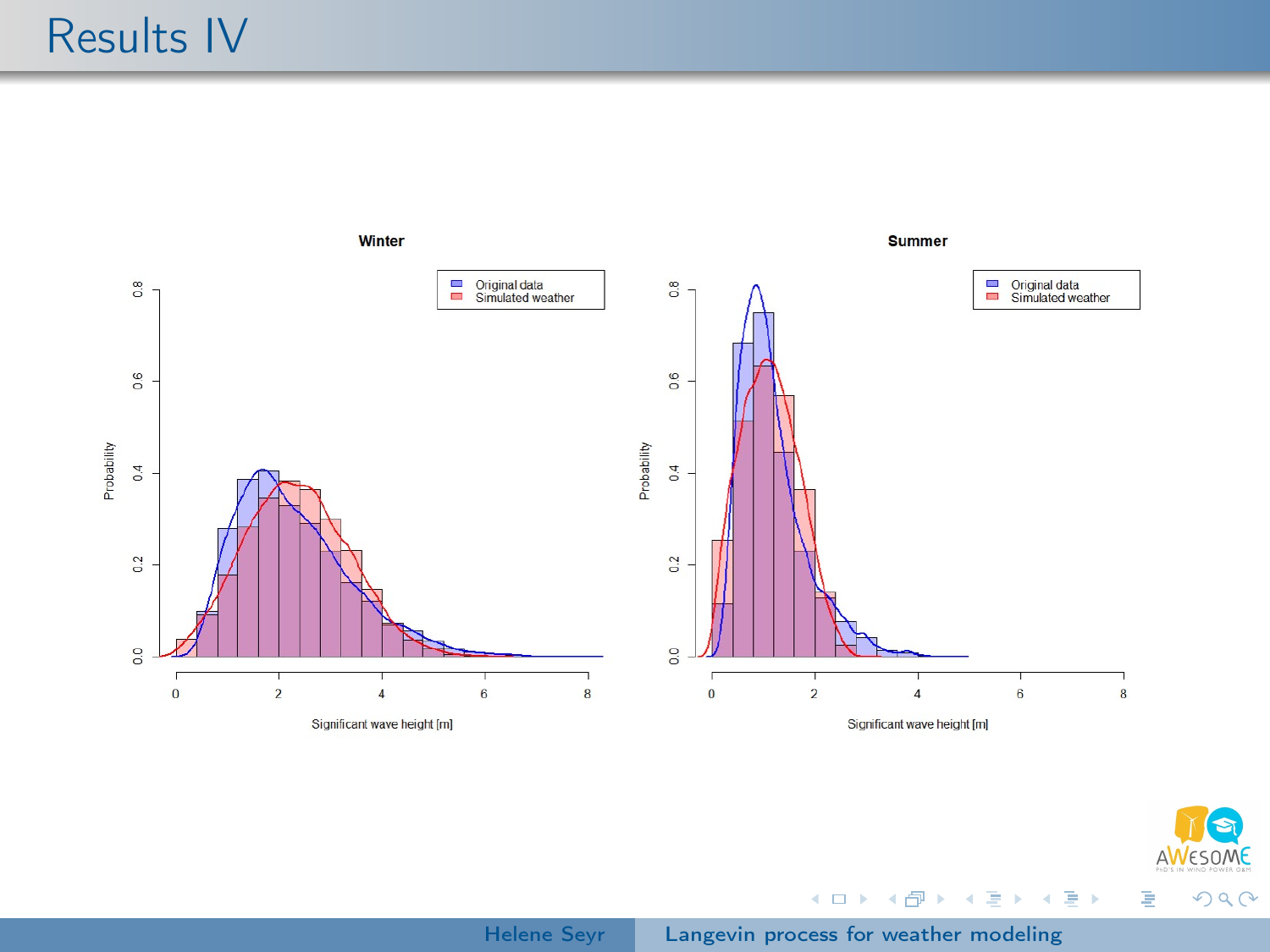

Fino 1 - August

メロメ メタメ メミメ メミメー



 $299$ 

Ε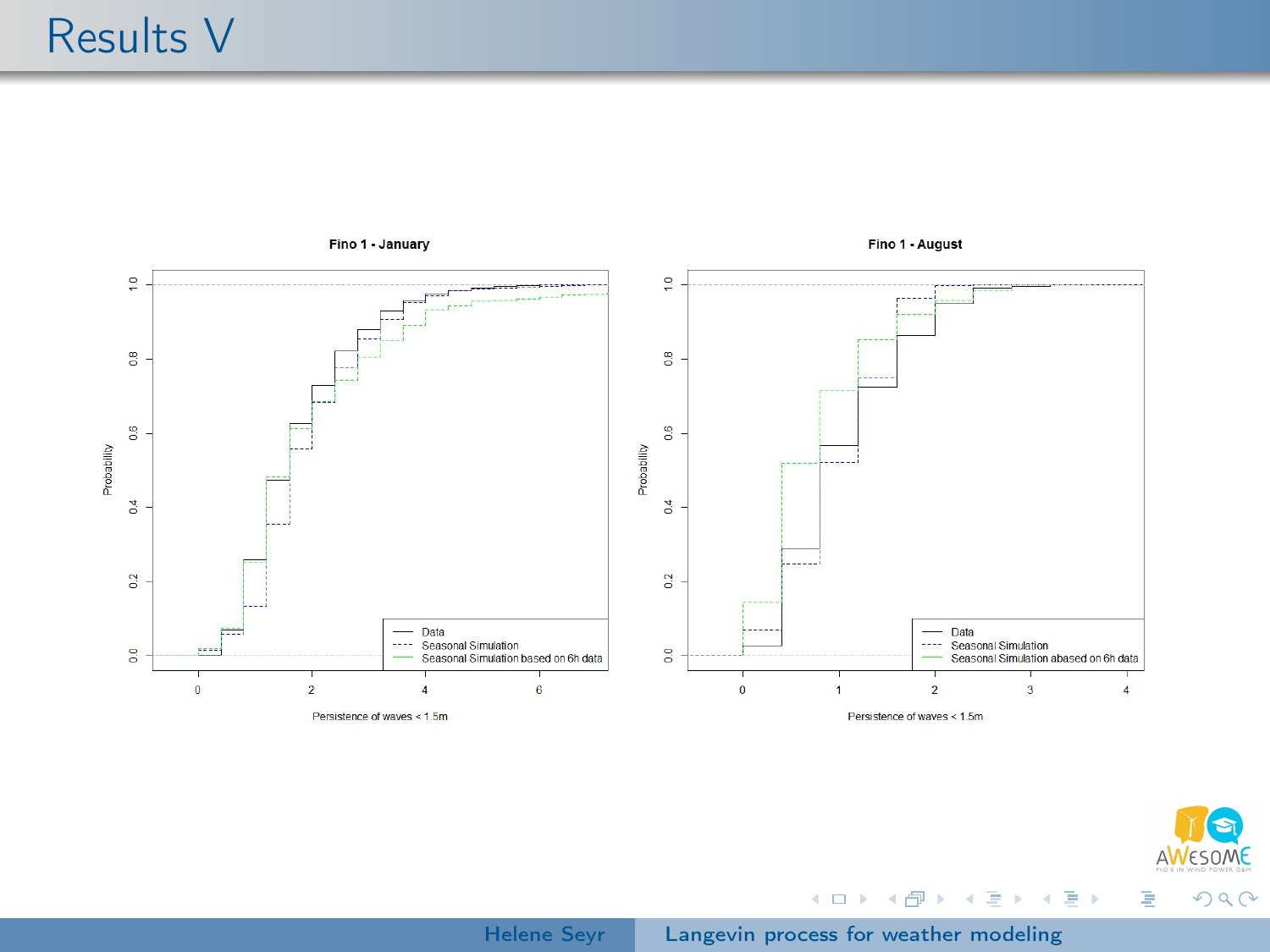



目

メロメ メ都 メメ きょくきょ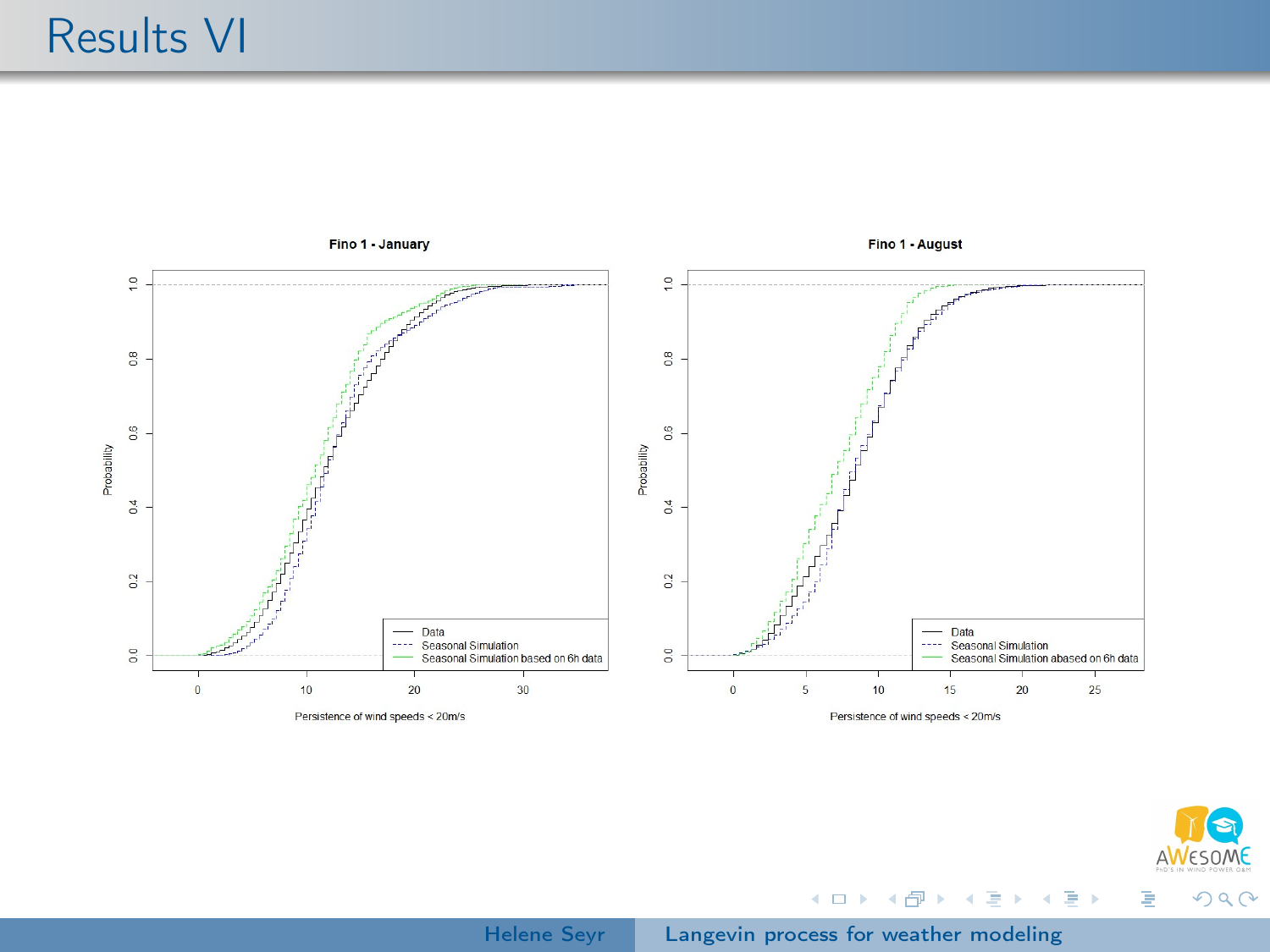- Langevin process is a good alternative
- Properties of waves represented very well (Distribution, Persistence)
- $\bullet$  Higher sampling frequency  $\rightarrow$  better model
- 2D Langevin process for correlation (?)

母 トマミト マミト